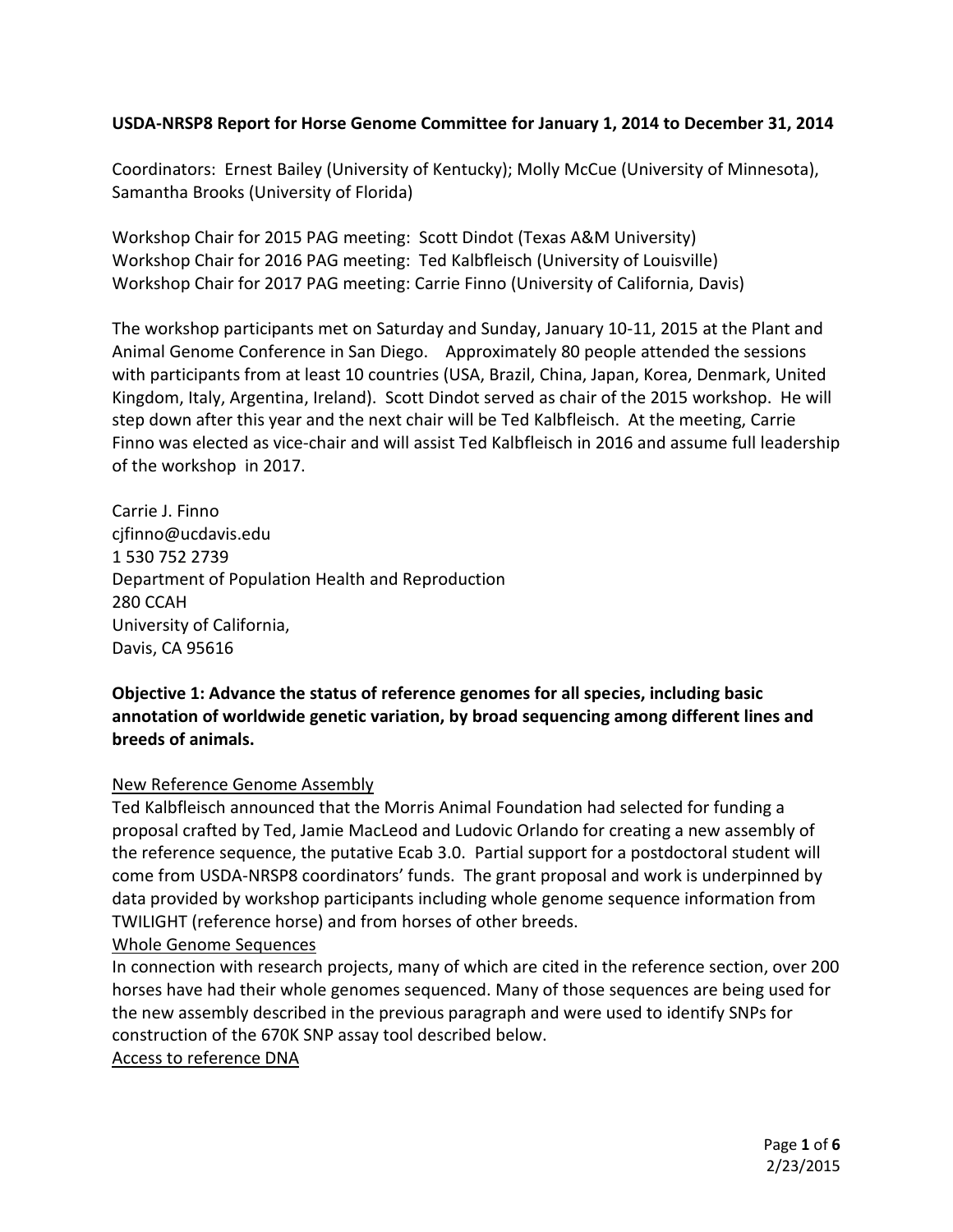The Cornell laboratory (Doug Antczak and Don Miller) have continued to provide samples to other scientists from TWILIGHT, the horse providing DNA for the reference sequence and from BRAVO, the horse that provided DNA for the CHORI 241 BAC library.

**Objective 2: Develop strategies to identify and exploit genes and allelic variation that contribute to economically relevant phenotypes and traits, in part through improving functional annotation of the genomes of our species.** 

### New SNP assay tool

The 670K SNP chip is now available for research use on horses. This was an initiative proposed and driven by Dr. Molly McCue of the University of Minnesota with support of students, coworkers and funding from several agencies including the USD-NRSP8 coordinators' fund. Bob Schaefer (UMN) gave a presentation describing the considerations in designing the tool. Geneseek (NE) is a commercial laboratory offering testing and has agreed to coordinate testing among laboratories to help reduce costs. Workshop scientists contributed data from whole genome sequencing of more than 200 horses to discover SNPs for use on this assay tool.

# **Objective 3: Facilitate analysis, curation, storage, distribution and application of the enormous datasets now being generated by next-generation sequencing and related "omics" technologies with regard to animal species of agricultural interest.**

A consortium was established to annotate functional elements in the genome responsible for regulating phenotypic traits for all animal species. The group is called Functional Annotation of Animal Genomes (FAANG) and is patterned after the ENCODE program that has been successful for studying functional genomics in humans. Dr. Jamie MacLeod (University of Kentucky) has been invited to serve on the guiding committee to represent the interests of horse genomics. Dr. MacLeod has invited participation in a subgroup focusing on horses, called E-FAANG, for Equine – FAANG.

## **List of publications:**

- Al-Jaru A, Goodwin W, Skidmore J, Raudsepp T, Khazanehdari K. 2014. Male Horse Meiosis: Metaphase I Chromosome Configuration and Chiasmata Distribution, Cytogenet Genome Res, Published online: August 29, 2014.
- Azab W, Harman R, Miller D, Tallmadge R, Frampton AR Jr, Antczak DF, Osterrieder N. Equid herpesvirus type 4 uses a restricted set of equine major histocompatibility complex class I proteins as entry receptors. J Gen Virol. 2014 Jul;95(Pt 7):1554-63. doi: 10.1099/vir.0.066407-0. Epub 2014.

Bailey, E (2014) Heritability and the Equine Clinician. *Equine Veterinary Journal* 46:12-14.

Bailey, E. (2014) Five things equine veterinarians should know about genomics. *Equine Veterinary Journal* 46: 404-407.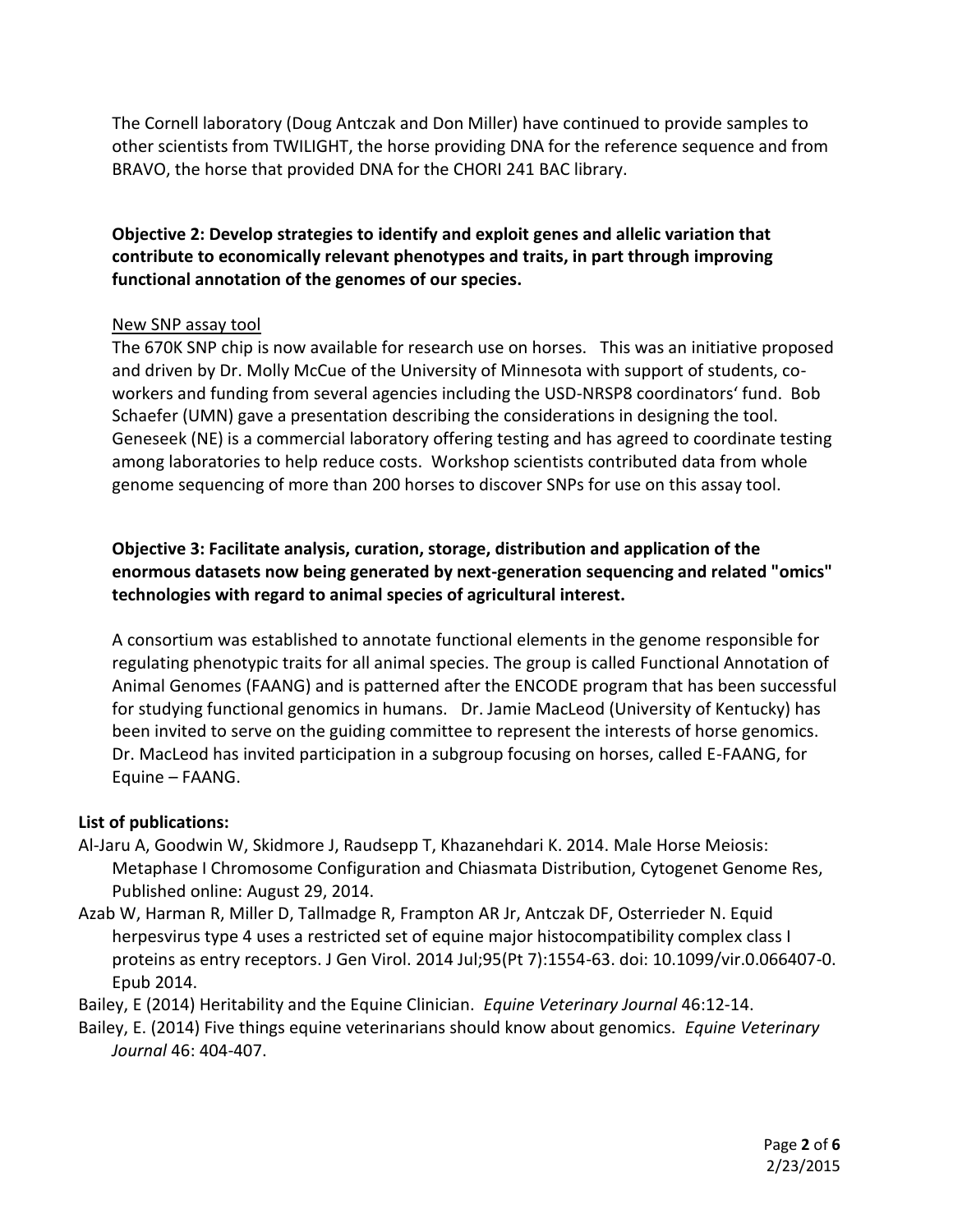- Battista JM, Tallmadge RL, Stokol T, Felippe MJ. Hematopoiesis in the equine fetal liver suggests immune preparedness. Immunogenetics. 2014 Nov;66(11):635-49. doi: 10.1007/s00251-014- 0799-9. Epub 2014
- Blott SC, Swinburne JE, Sibbons C, Fox-Clipsham LY, Helwegen M, Hillyer L, Parkin TD, Newton JR, Vaudin M. A genome-wide association study demonstrates significant genetic variation for fracture risk in Thoroughbred racehorses. BMC Genomics. 2014 Feb 21;15:147.
- Bowser J, Elder S, Pasquali M, Grady J, Rashmir-Raven AM, Wills R, Swiderski CE. Tensile properties in collagen rich tissues of Quarter Horses with hereditary equine regional dermal asthenia (HERDA). *Equine Veterinary Journal*. 46(2):216-22, 2014.
- Boyko, A., Brooks, S.A., Behan, A. L., Castelhano, M., Corey, E., Oliveira, K. C., Swinburne, J., Todhunter, R. J., Zhang, Z., Ainsworth, D. M., Robinson, N. E. Genomic analysis establishes correlation between growth and laryngeal neuropathy in Thoroughbreds. BMC Genomics. 2014 Apr 3;15:259. doi: 10.1186/1471-2164-15-259.
- Brooks, S.A. "Molecular Genetics of Coat Color: It is more than just skin deep." In: Molecular and Quantitative Animal Genetics, First Edition. Edited by Hasan Khatib. John Wiley & Sons, Inc. 2014 pp. 187-195.
- Cabrera-Sharp V, Read JE, Richardson S, Kowalski AA, Antczak DF, Cartwright JE, Mukherjee A, de Mestre AM. SMAD1/5 signaling in the early equine placenta regulates trophoblast differentiation and chorionic gonadotropin secretion. Endocrinology. 2014 Aug;155(8):3054-64. doi: 10.1210/en.2013-2116. Epub 2014 May 21. PubMed PMID: 24848867; PubMed Central PMCID: PMC4183921.
- Christen G, Gerber V, Dolf G, Burger D, Koch C. Inheritance of equine sarcoid disease in Franches-Montagnes horses. Vet J. 2014 Jan;199(1):68-71. doi: 10.1016/j.tvjl.2013.09.053.
- Cooper KL, Sears KE, Uygur A, Maier J, Baczkowski KS, Brosnahan M, Antczak D, Skidmore JA, Tabin CJ. Patterning and post-patterning modes of evolutionary digit loss in mammals. Nature. 2014 Jul 3;511(7507):41-5. doi: 10.1038/nature13496. Epub 2014 Jun 18. PubMed PMID: 24990742; PubMed Central PMCID: PMC4228958.
- Corbin LJ, Kranis A, Blott SC, Swinburne JE, Vaudin M, Bishop SC, Woolliams JA. The utility of lowdensity genotyping for imputation in the Thoroughbred horse. Genet Sel Evol. 2014 Feb 4;46:9.
- Draper AC1, Bender JB, Firshman AM, Baird JD, Reed S, Mayhew IG, Valberg SJ. Epidemiology of shivering (shivers) in horses. Equine Vet J. 2014 May 6. doi: 10.1111/evj.12296.
- Draper AC1, Trumble TN, Firshman AM, Baird JD, Reed S, Mayhew IG, Mackay R, Valberg SJ. Posture and movement characteristics of forward and backward walking in horses with shivering and acquired bilateral stringhalt. Equine Vet J. 2014 Mar 10. doi: 10.1111/evj.12259.
- Drögemüller M, Jagannathan V, Welle MM, Graubner C, Straub R, Gerber V, Burger D, Signer-Hasler H, Poncet PA, Klopfenstein S, von Niederhäusern R, Tetens J, Thaller G, Rieder S, Drögemüller C, Leeb T.Congenital hepatic fibrosis in the Franches-Montagnes horse is associated with the polycystic kidney and hepatic disease 1 (PKHD1) gene.PLoS One. 2014 Oct 8;9(10):e110125.
- Finno CJ, Aleman M, Higgins RJ, Madigan JE, Bannasch DE. Risk of false positive genetic associations in complex traits with underlying population structure: A case study. [Vet J.](http://www.ncbi.nlm.nih.gov/pubmed/25278384) 2014 Dec;202(3):543-9. doi: 10.1016/j.tvjl.2014.09.013. Epub 2014 Sep 21.
- Finno CJ, Bannasch DL. Applied Equine Genetics. [Equine Vet J.](http://www.ncbi.nlm.nih.gov/pubmed/24802051) 2014 Sep;46(5):538-44. doi: 10.1111/evj.12294. Epub 2014 Jun 25.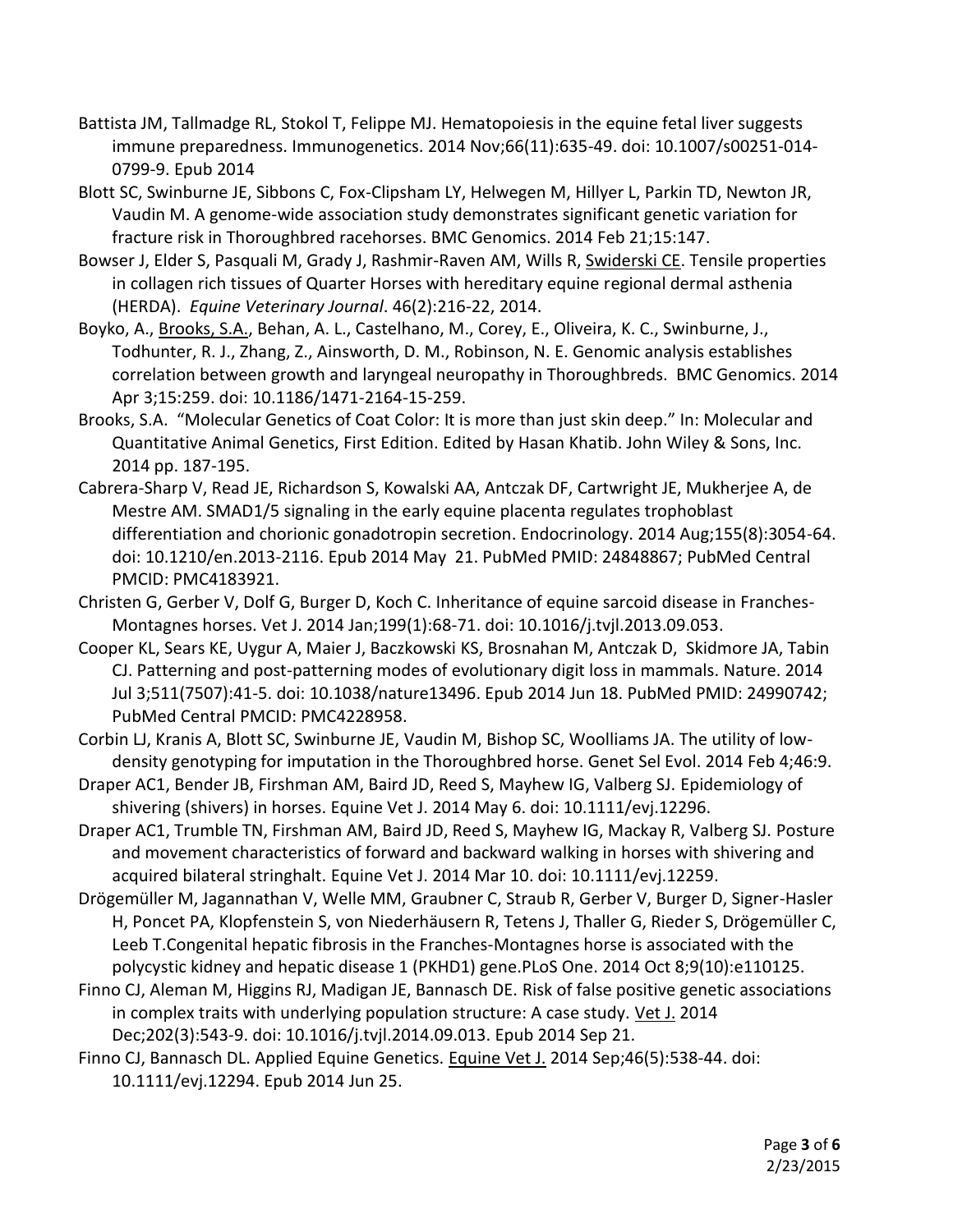- Fritz, K.L., Kaese, H.J., Valberg, S.J., Hendrickson, J.A., Rendahl, A.K., Bellone, R.R., Dynes, K.M.. Wagner, M.L., Lucio, M.A., Cuomo, F.M., Brinkmeyer-Langford, C.L., Skow, L.C., Mickelson, J.R., Rutherford, M.S., & McCue, M.E. (2014) Genetic risk factors for insidious Equine Recurrent Uveitis in Appaloosa horses. *Animal Genetics* 45(3):392-399.
- Gerber V, Tessier C, Marti E. Genetics of upper and lower airway diseases in the horse. Equine Vet J. 2014 Apr 28. doi: 10.1111/evj.12289.
- Ghosh S, Das PJ, Arnold C, Jaxheimer J, Varner DD, Chowdhary BP, Raudsepp T. 2014. Contribution of DNA copy number variants to equine cryptorchidism. Journal of Equine Veterinary Science 34, 29.
- Jäderkvist K, Andersson LS, Johansson AM, Árnason T, Mikko S, Eriksson S, Andersson L,Lindgren G. [The DMRT3 'Gait keeper' mutation affects performance of Nordic and Standardbred trotters.](http://www.ncbi.nlm.nih.gov/pubmed/25085403) J Anim Sci. 2014 Oct;92(10):4279-86. doi: 10.2527/jas.2014-7803.
- Jónsson H, Schubert M, Seguin-Orlando A, Ginolhac A, Petersen L, Fumagalli M, Albrechtsen A, Petersen B, Korneliussen TS, Vilstrup JT, Lear T, Myka JL, Lundquist J, Miller DC, Alfarhan AH, Alquraishi SA, Al-Rasheid KA, Stagegaard J, Strauss G, Bertelsen MF, Sicheritz-Ponten T, Antczak DF, Bailey E, Nielsen R, Willerslev E, Orlando L. Speciation with gene flow in equids despite extensive chromosomal plasticity. Proc Natl Acad Sci U S A. 2014 Dec 30;111(52):18655-60. doi: 10.1073/pnas.1412627111.
- Kanshour, A., Juras, R., Blackburn, R., and Cothran, E.G. 2014. The legend of the Canadian Horse: Genetic diversity and breed origins. Journal of Heredity; doi: 10.1093/jhered/esu074.
- Kristjansson T, Bjornsdottir S, Sigurdsson A, Andersson LS, Lindgren G, Helyar SJ, Klonowski AM, Arnason T. [The effect of the 'Gait keeper' mutation in the DMRT3 gene on gaiting ability in](http://www.ncbi.nlm.nih.gov/pubmed/25073639)  [Icelandic](http://www.ncbi.nlm.nih.gov/pubmed/25073639) horses. J Anim Breed Genet. 2014 Dec;131(6):415-25. doi: 10.1111/jbg.12112.
- Kydd JH, Case R, Minke J, Audonnet JC, Wagner B, Antczak DF. Immediate-early protein of equid herpesvirus type 1 as a target for cytotoxic T-lymphocytes in the Thoroughbred horse. J Gen Virol. 2014 Aug;95(Pt 8):1783-9. doi: 10.1099/vir.0.065888-0. Epub 2014 May 16. PubMed PMID: 24836672.
- Labitzke D, Sieme H, Martinsson G, Distl O. Genetic parameters and breeding values for semen characteristics in Hanoverian stallions. Reprod Domest Anim. 2014 Aug;49(4):584-7.
- Lassaline, M., Cranford, T.L., Latimer, C.A., Bellone, R. (2014) Limbal squamous cell carcinoma in Haflinger horses. *Veterinary Ophthalmology* doi: 10.1111/vop.12229.
- Lear TL, Raudsepp T, Lundquist JM, Brown SE. 2014. Repeated Early Embryonic Loss in a Thoroughbred Mare with a Chromosomal Translocation [64,XX,t(2;13)]. J Equine Vet Sci, 34, 805–809.
- Ludwig A, Reissmann M, Benecke N, Bellone R, Sandoval-Castellanos E, Cieslak M, Fortes GG, Morales-Muñiz A, Hofreiter M, Pruvost M. 25,000 years fluctuating selection on leopard complex spotting and congenital night blindness in horses. *PHIL TRANS R SOC B*, 2014 DOI: [10.1098/rstb.2013.0386](http://dx.doi.org/10.1098/rstb.2013.0386)
- McCoy AM, McCue ME. Validation of imputation between equine genotyping arrays. *Animal Genetics* 45:153, 2014. PMCID: PMC4000747.
- McCoy AM, Ralston SL, McCue ME. Short- and long-term racing performance of Standardbred pacers and trotters after early surgical intervention for tarsal osteochondrosis. *Equine Veterinary Journal published online: 12 May 2014 DOI: 10.1111/evj.12297.* PMID:24819047.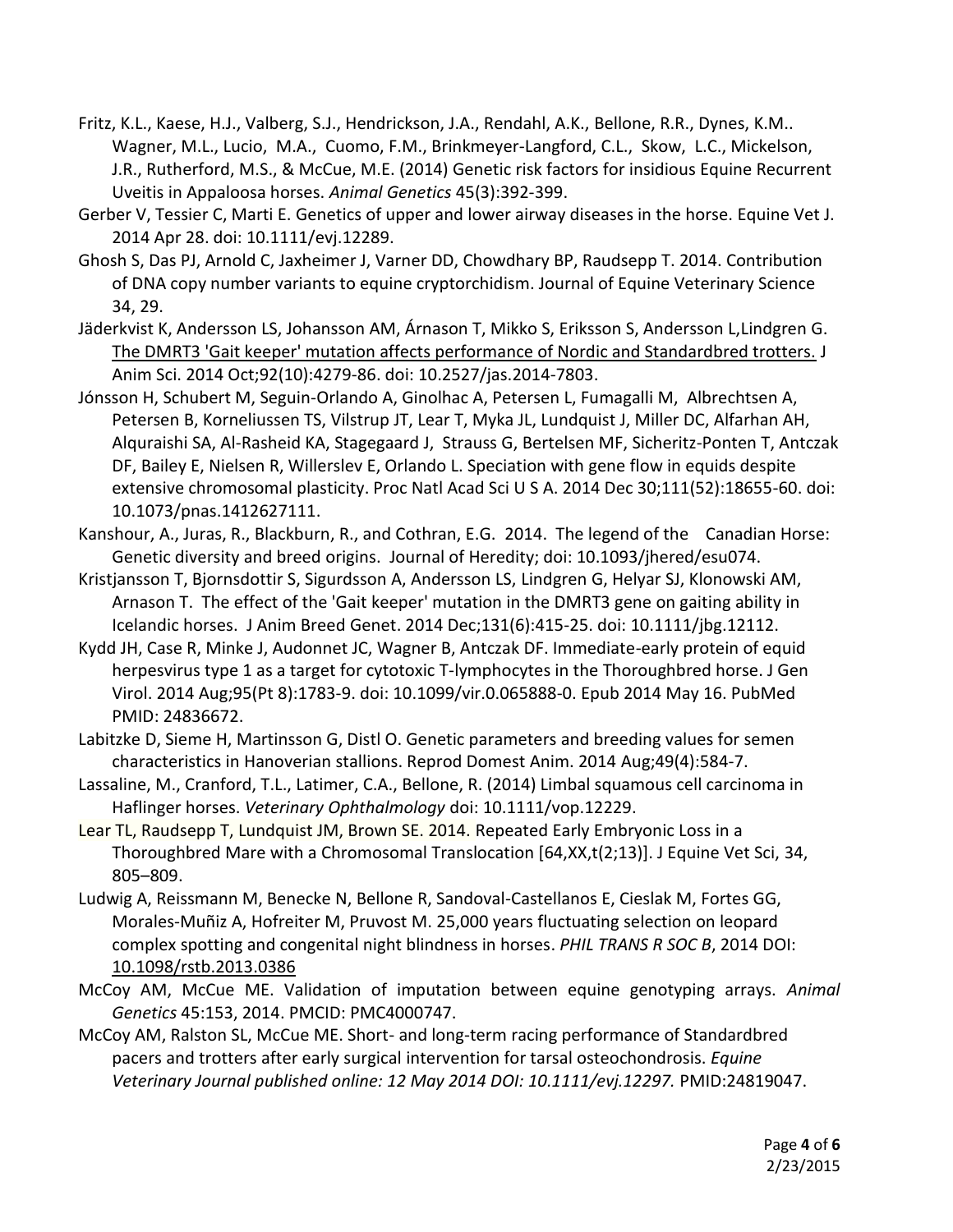- McCoy AM, Schaefer R, Petersen JL, Morrell PL, Slamka MA, Mickelson JR, Valberg SJ, McCue ME. 2014. Evidence of positive selection for a Glycogen Synthase (*GYS1*) mutation in domestic horse populations. Journal of Heredity. 105:163-172.
- Metzger J, Tonda R, Beltran S, Agueda L, Gut M, Distl O. Next generation sequencing gives an insight into the characteristics of highly selected breeds versus non-breed horses in the course of domestication. BMC Genomics. 2014 Jul 4;15:562.
- Mickelson JR and Valberg SJ. (2014). Genetics of Skeletal Muscle Disorders in Horses. Annual Review of Animal Biosciences, 2014 Sep 12. [Epub ahead of print].
- Petersen JL, Mickelson JR, Cleary KD, McCue ME. 2014. The American Quarter Horse: Population structure and relationship to the Thoroughbred. Journal of Heredity. 105:148-162.
- Petersen JL, Valberg SJ, Mickelson JR and McCue ME (2014). Haplotype diversity in the equine myostatin gene with focus on variants associated with race distance propensity and muscle fiber type proportions. Anim Genet. 2014 Dec;45(6):827-35. doi: 10.1111/age.12205.
- Pires, D.A.F., Coelho, E.G.A., Melo, J.B., Oliveira, D.A.A., Riberiro, M.N., Gus Cothran, E., Juras, R., and Khanshour, A. 2014. Genetic diversity and population structure in remnant subpopulations of Nordestino horse breed. Archivos de Zootecnia. 63 (242): 349-358.
- Polle F1, Andrews FM, Gillon T, Eades SC, McConnico RS, Strain GM, Valberg SJ, Guo LT, Shelton GD. Suspected congenital centronuclear myopathy in an Arabian-cross foal. J Vet Intern Med. 2014 Nov-Dec;28(6):1886-91. doi: 10.1111/jvim.12438.
- Promerová M, Andersson LS, Juras R, Penedo MC, Reissmann M, Tozaki T, Bellone R, Dunner S, Hořín P, Imsland F, Imsland P, Mikko S, Modrý D, Roed KH, Schwochow D, Vega-Pla JL, Mehrabani-Yeganeh H, Yousefi-Mashouf N, G Cothran E, Lindgren G, Andersson L. (2014) Worldwide frequency distribution of the 'Gait keeper' mutation in the DMRT3 gene. Anim Genet. 45: 274-282.
- Schnabel LV, Pezzanite LM, Antczak DF, Felippe MJ, Fortier LA. Equine bone marrow-derived mesenchymal stromal cells are heterogeneous in MHC class II expression and capable of inciting an immune response in vitro. Stem Cell Res Ther. 2014 Jan 24;5(1):13. doi: 10.1186/scrt402. PubMed PMID: 24461709; PubMed Central PMCID: PMC4055004.
- Schrimpf R, Dierks C, Martinsson G, Sieme H, Distl O. Genome-wide association study identifies phospholipase C zeta 1 (PLCz1) as a stallion fertility locus in Hanoverian warmblood horses. PLoS One. 2014 Oct 29;9(10):e109675. doi:
- Schrimpf R, Metzger J, Martinsson G, Sieme H, Distl O. Implication of FKBP6 for Male Fertility in Horses. Reprod Domest Anim. 2014 Dec 12. doi: 10.1111/rda.12467.
- Schubert M, Ermini L, Der Sarkissian C, Jónsson H, Ginolhac A, Schaefer R, Martin MD, Fernández R, Kircher M, McCue ME, Willerslev E, Orlando L. Characterization of ancient and modern genomes by SNP detection and phylogenomic and metagenomic analysis using PALEOMIX. *Nature Protocols* 9:1056-1082, 2014*.* PMID:24722405.
- Signer-Hasler H, Neuditschko M, Koch C, Froidevaux S, Flury C, Burger D, Leeb T, Rieder S. A chromosomal region on ECA13 is associated with maxillary prognathism in horses. PLoS One. 2014 Jan 21;9(1):e86607. doi: 10.1371/journal.pone.0086607.
- Steelman SM, Johnson P, Jackson P, Schulze J, Chowdhary BP. 2014. Serum metabolomics identifies citrulline as a predictor of adverse outcomes in an equine model of gut-derived sepsis. Physiol Genomics, Mar 11. [Epub ahead of print].